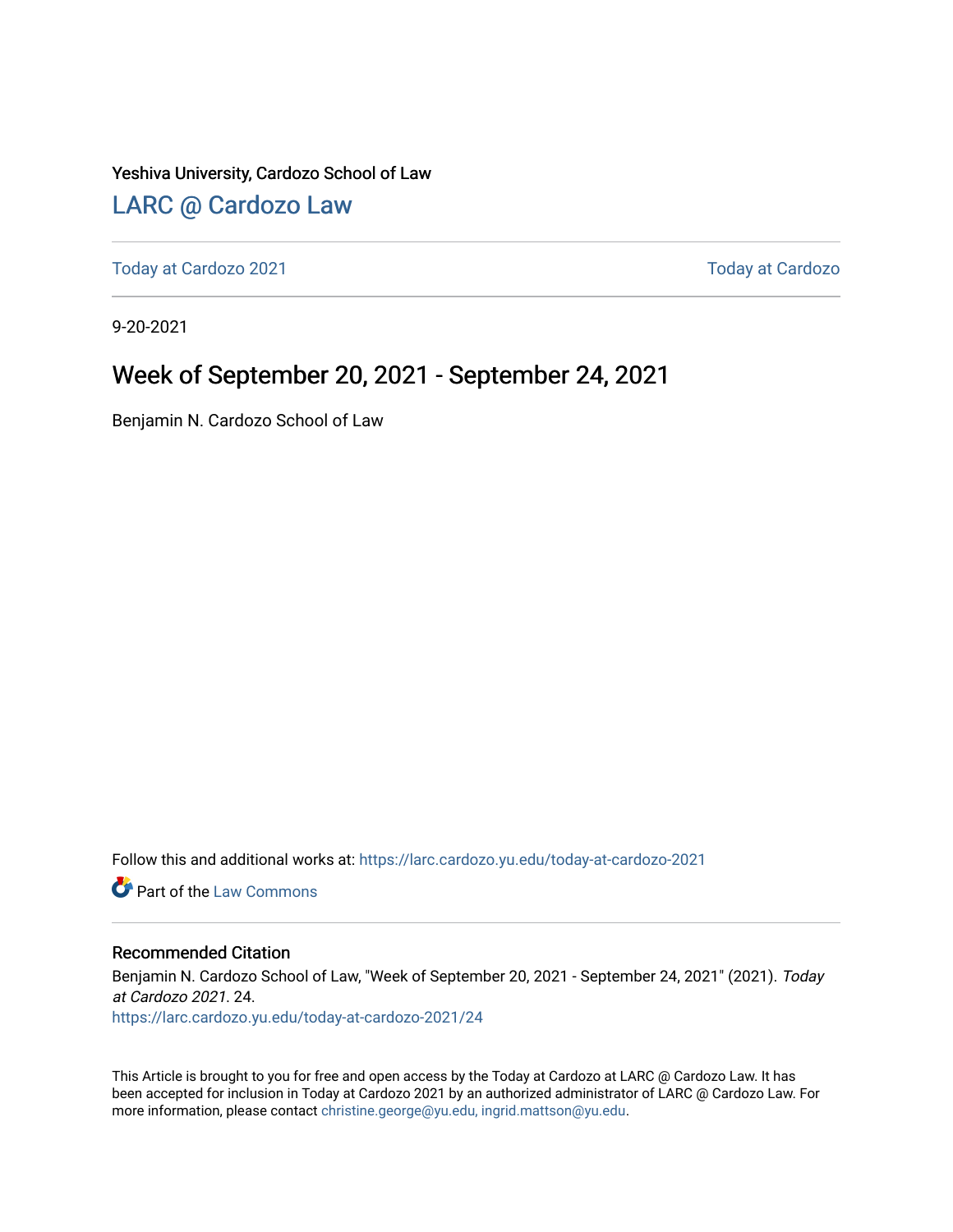

### **Today At Cardozo**

#### **Monday, September 20th, 2021**

Come join SALSA (South Asian Law Student Association) for our first General Body Meeting, this Monday, September 20th at 4:30pm in room 205! Refreshments will be served. :)

#### **Upcoming Events and Announcements**

There were no events requested at this time.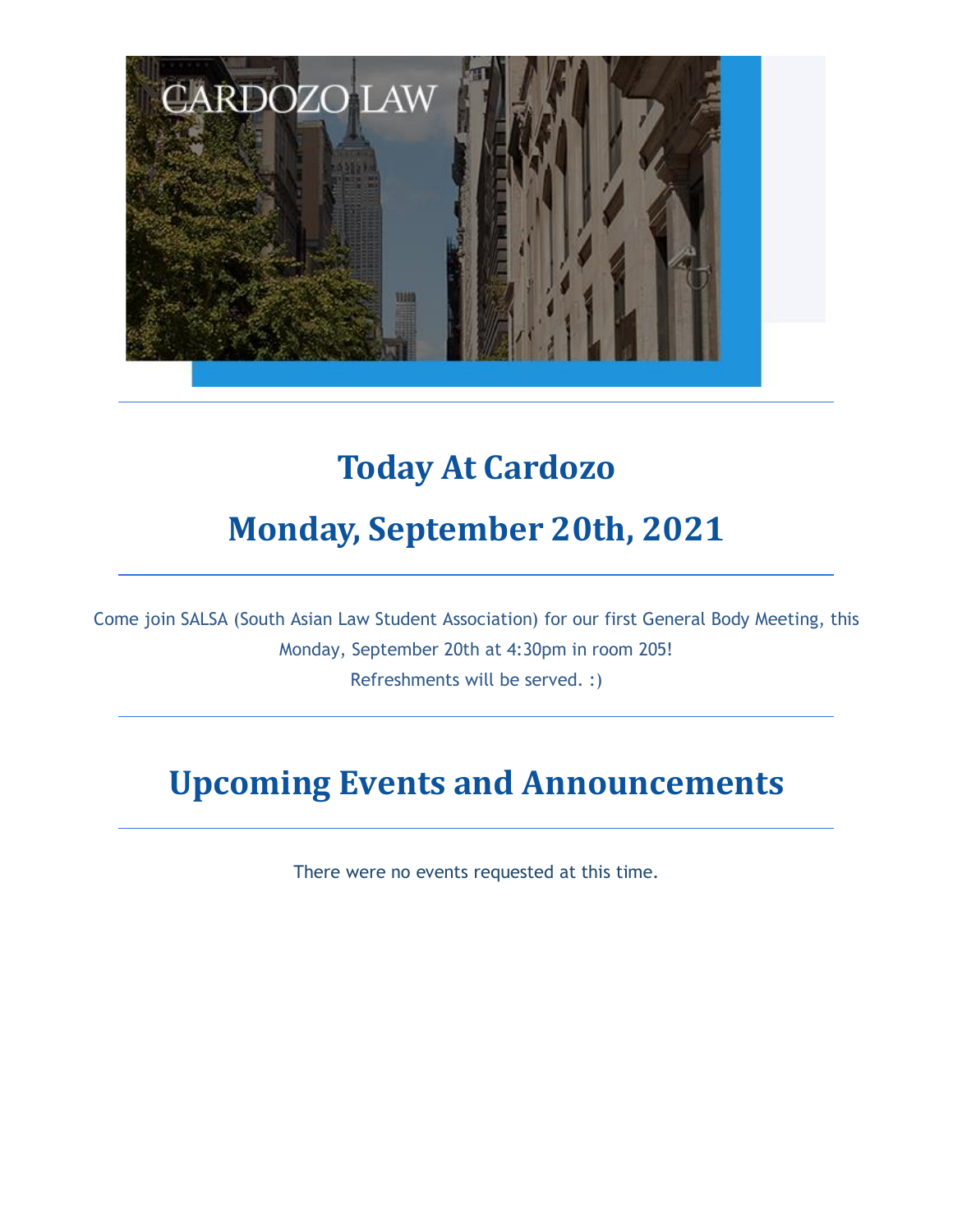

## **Today At Cardozo**

### **Wednesday, September 23rd, 2021**

The Public Service Scholars invite you to join them in the lobby on

Thursday, September 23, from 9:00 AM to 12:30 PM to learn about ways to get involved with the upcoming New York City elections.

Come enjoy coffee and donuts while registering to vote, learning about your voting rights, and finding out about volunteer opportunities!

Please join the Cardozo Fashion Law Society for our first general body meeting. We will be discussing events for the upcoming semester. Food and drinks will be provided!

Thursday, Sept. 23rd at 4:00 PM in Room 1008

### **Upcoming Events and Announcements**

**APALSA Elements Review Session**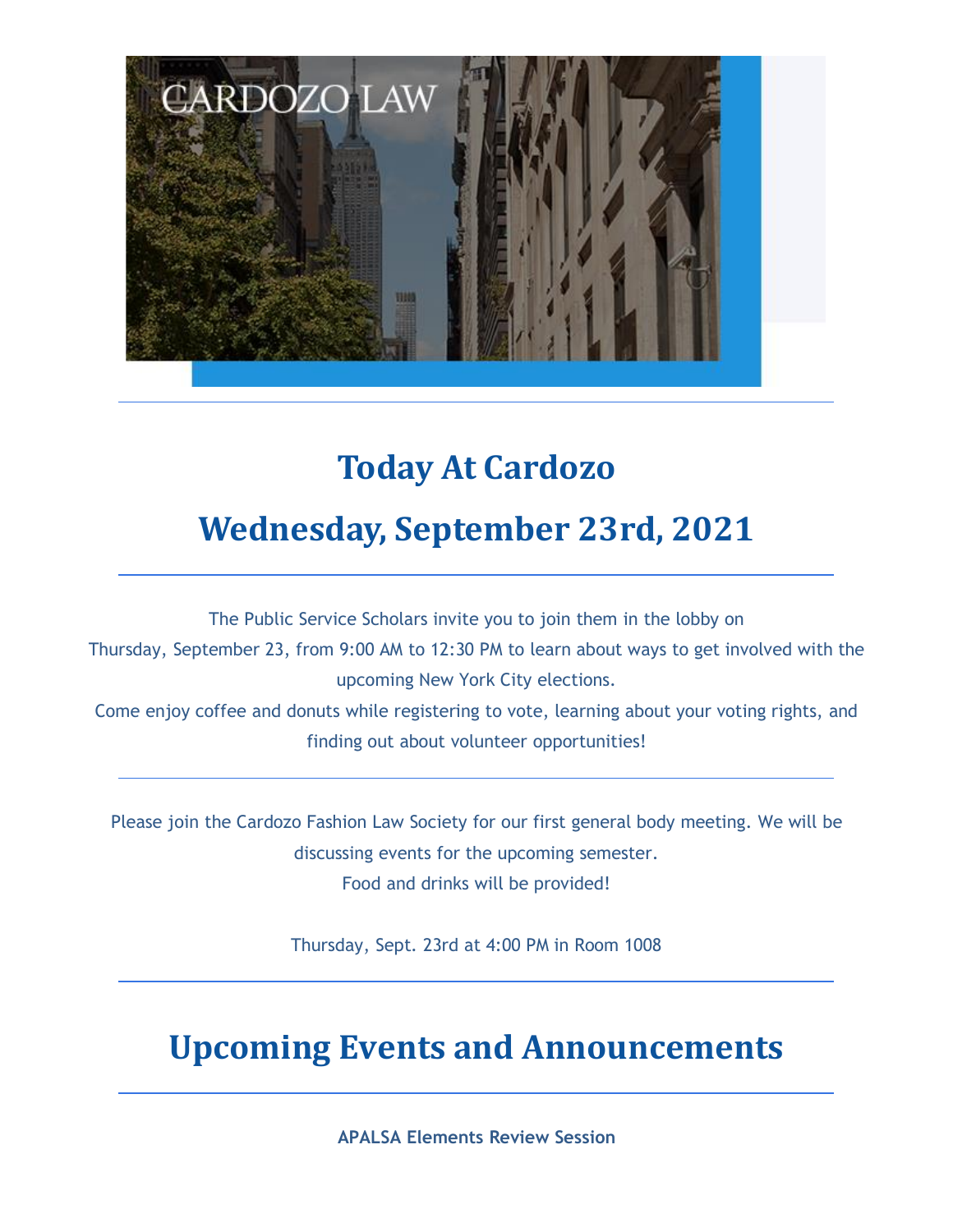APALSA will be hosting an Elements Review Session on September 27, 2021, at 12PM in Room 304 in preparation for the upcoming Elements final in October.

The review session will be a great opportunity to ask any lingering Elements questions and prepare for the final.

This event is open to any interested Cardozo students, and we look forward to seeing everyone

there!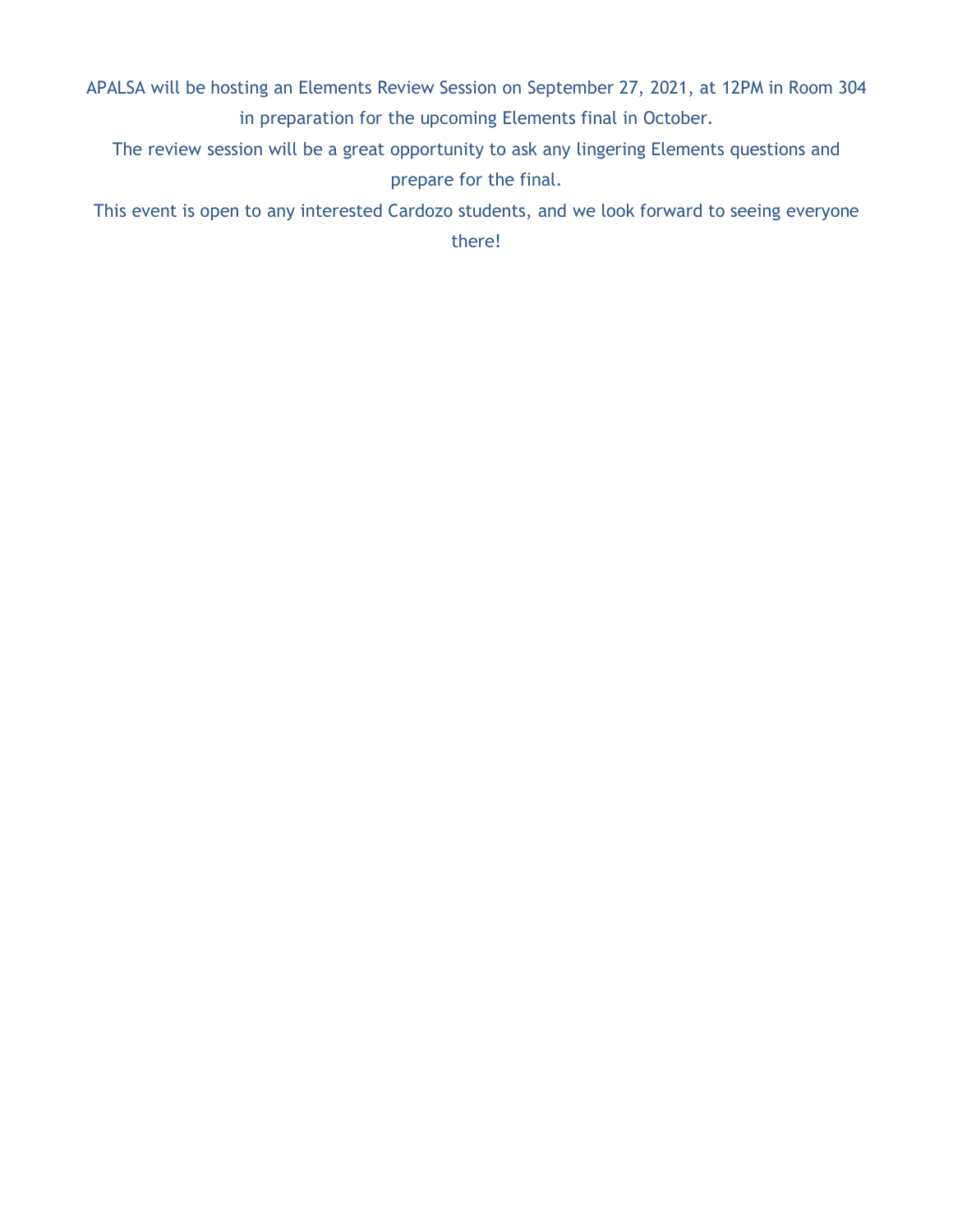

# **Today At Cardozo Friday, September 24, 2021**

The Library will be closing today at 6:00pm. The Building closing time for today is 6:30pm.

**Title:** Cardozo Health Law Society First General Body Meeting

**Date:** Friday, September 24, 2021

**Location:** Room 102

**Sponsoring SBA Group:** Cardozo Health Law Society

JLSA and Chabad invites all students to Cardozo's Sukka Truck!

A Sukka truck will be parked outside Cardozo on

Thursday, September 23rd; Friday, September 24th; and